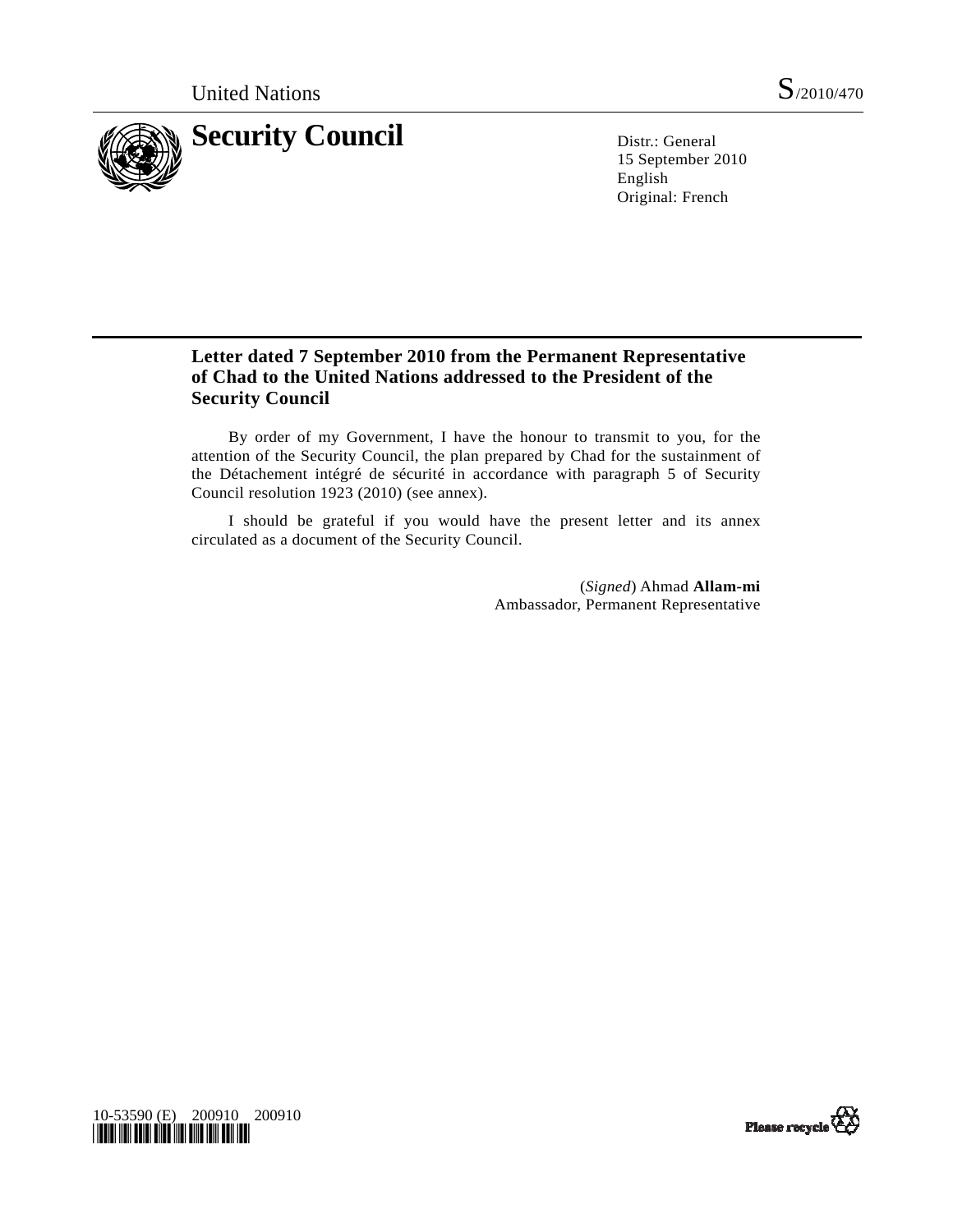## **Annex to the letter dated 7 September 2010 from the Permanent Representative of Chad to the United Nations addressed to the President of the Security Council**

### **Détachement intégré de sécurité sustainment plan submitted by the Republic of Chad**

 Pursuant to paragraph 5 of Security Council resolution 1923 (2010) of 25 May 2010, the Government of Chad undertook to submit a plan concerning the support to be provided to elements of the Détachement intégré de sécurité (DIS) following the departure of the United Nations Mission in the Central African Republic and Chad (MINURCAT). The plan is to include all measures for building the capacity of DIS to provide effective security in and around refugee camps and internally displaced persons sites, security escorts and area security, in coordination with the gendarmerie and the Nomad Guard (Garde nationale et nomade (GNNT)). Chad's preparation of the plan without the contribution of MINURCAT was delayed by the slowness of that Mission's finance department, which did not deliver to Chad in a timely fashion the 2009/10 budget for the operation of DIS pursuant to the recommendations of the Joint High-level Working Group.

#### **Security system sustainment plan**

 Protection of civilians in the country is primarily the Government's responsibility. There have been positive developments in the security situation in eastern Chad owing essentially to the normalization of relations between Chad and the Sudan following the N'Djamena Agreement of 15 January 2010, which led to the deployment of a 3,000-strong joint Chadian-Sudanese force along the border. The decision was also taken to open the border between the two countries, which led to action being taken to deny any cross-border movements of armed elements.

 This new context has enabled the Government of Chad to assume full responsibility for the security and protection of the civilian population in the performance of the following tasks:

 (a) Ensuring the security and protection of civilians in danger, particularly refugees and internally displaced persons;

 (b) Facilitating the delivery of humanitarian aid and the free movement of humanitarian personnel by improving security in the area of operations;

 (c) Ensuring the security and freedom of movement of MINURCAT personnel and of United Nations and associated personnel.

 It should be recalled that the Government of Chad had withdrawn all Chadian military personnel from humanitarian work so that the United Nations force and DIS elements could take their place. In this new state of affairs, security will be — and indeed is already being — strengthened through the relocation of military personnel to the centres vacated by the United Nations force and through the strengthening of security in towns by elements of the Gendarmerie and GNNT. DIS, which was responsible for security in and around refugee camps and displaced persons sites within a 10-kilometre radius, will then have broader scope for action throughout its areas of jurisdiction, in addition to the provision of escort details for humanitarian workers that will need to be arranged in cooperation with other security forces in the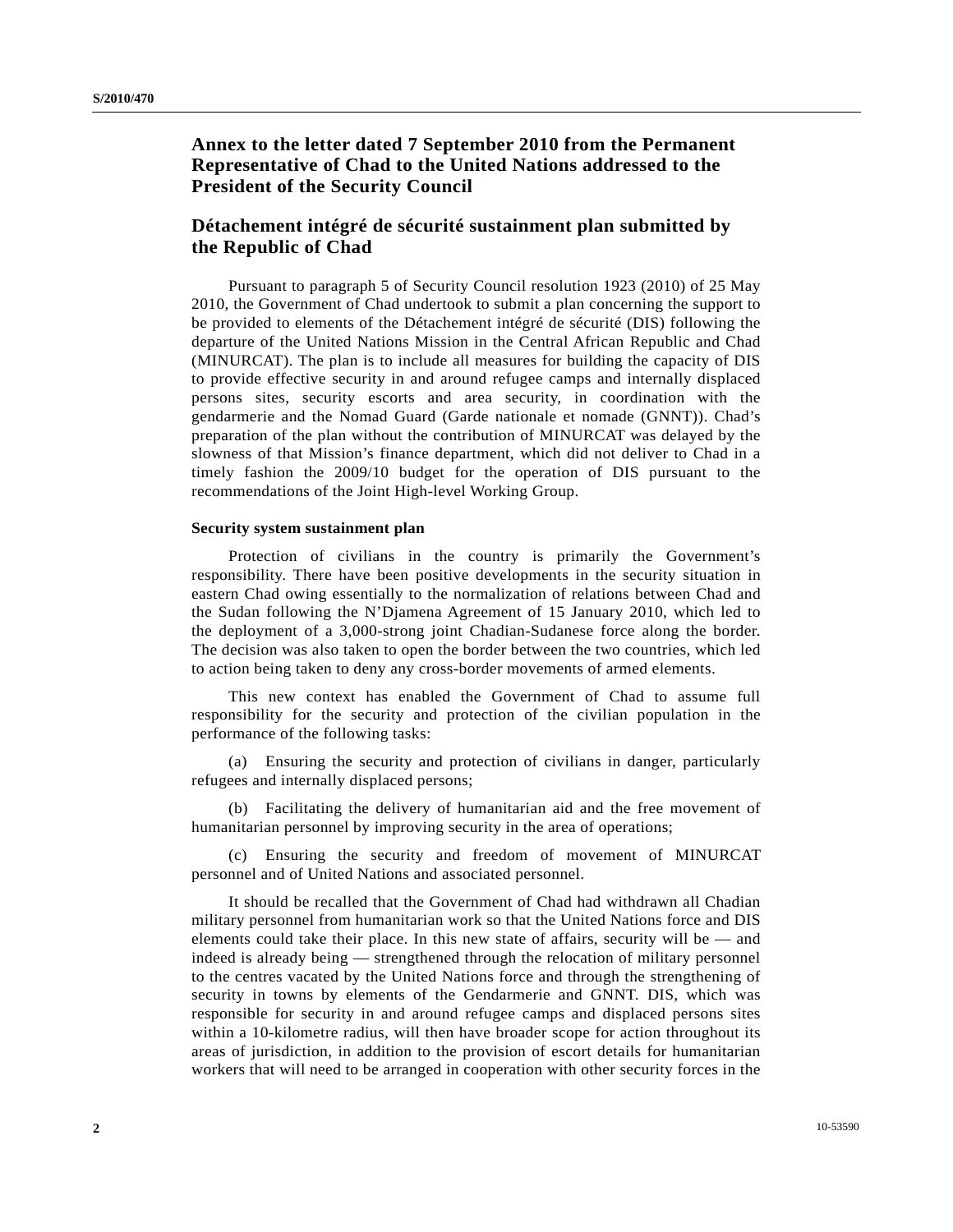region. The security belt in eastern Chad, in Salamat, Moyen-Chari and Logone Oriental, will consist of three levels:

- The first level of security comprises the sovereignty forces (the Chadian National Army), which are based in the garrison towns along the border from Bahai to Tissi. In addition, the joint Chadian-Sudanese force is based in 10 locations on either side of the border and its headquarters, which was in El-Geneina (the Sudan), is now in Abéché (Chad), based on a six-month rotation.
- The second level comprises the forces of the territorial gendarmerie and GNNT, which are located in all large villages on the Chadian side of the border between the DIS area of operations and the garrison towns. There is also a joint disarmament force which continuously patrols the entire eastern area. This is a mobile force which provides support to other security forces where necessary.
- The third level is the DIS line of surveillance, i.e. the area in and around refugee camps and towns monitored in conjunction with local security forces such as the gendarmerie and the National Police. It should be noted that all these forces have communication devices for real-time information exchange.

 These three levels of security have already proven to be effective. The activities of the bandits and criminals who used to scour this area until quite recently have been sharply curtailed because they now lack places of refuge or shelter. As a case in point, when Hubert Blama, an employee of the humanitarian NGO Oxfam, was kidnapped, the defence and security forces and DIS elements were able to work together to surround the area and prevent the kidnappers from crossing the border before launching their attack to free the hostage. Another act of bravery by DIS elements took place on Sunday, 27 June 2010, when a gang armed with assault rifles invaded the headquarters of the NGO Intermoon Oxfam in Koukou Angarana and took Ms. Sandrine Robert, a French national, along with two vehicles, a computer and a portable telephone. Once notified, DIS elements immediately began to pursue the assailants. The agents intercepted the criminals and, following a skirmish, subdued them and brought back Ms. Sandrine Robert safe and sound, along with the two vehicles. On 3 July 2010, around Oum-Hadjer, a vehicle belonging to the NGO Africaire was hijacked by criminals. DIS elements based in Guereda were able to recover the vehicle and arrest the assailants. On 4 July 2010 in Abéché, a MINURCAT vehicle bearing licence plate UN 00779 was hijacked. Once again, DIS elements were able to recover the vehicle in less than two hours, arrest the hijackers and take them into custody.

 Presently, the security situation is well under control, to the point where DIS elements can even conduct patrols and escorts in other vulnerable communities. They provide security in and around refugee camps and internally displaced persons sites and facilitate the delivery of humanitarian aid and the free movement of humanitarian personnel, in liaison with the gendarmerie and GNNT. Chad is now in a position to exercise its sovereign responsibility to provide full security for persons and goods throughout its territory.

 The Government has also undertaken to improve the security situation along its south-eastern border. To this end, it has deployed a DIS team to Haraze to enhance security for the 6,227 Central African refugees in that area. In an effort to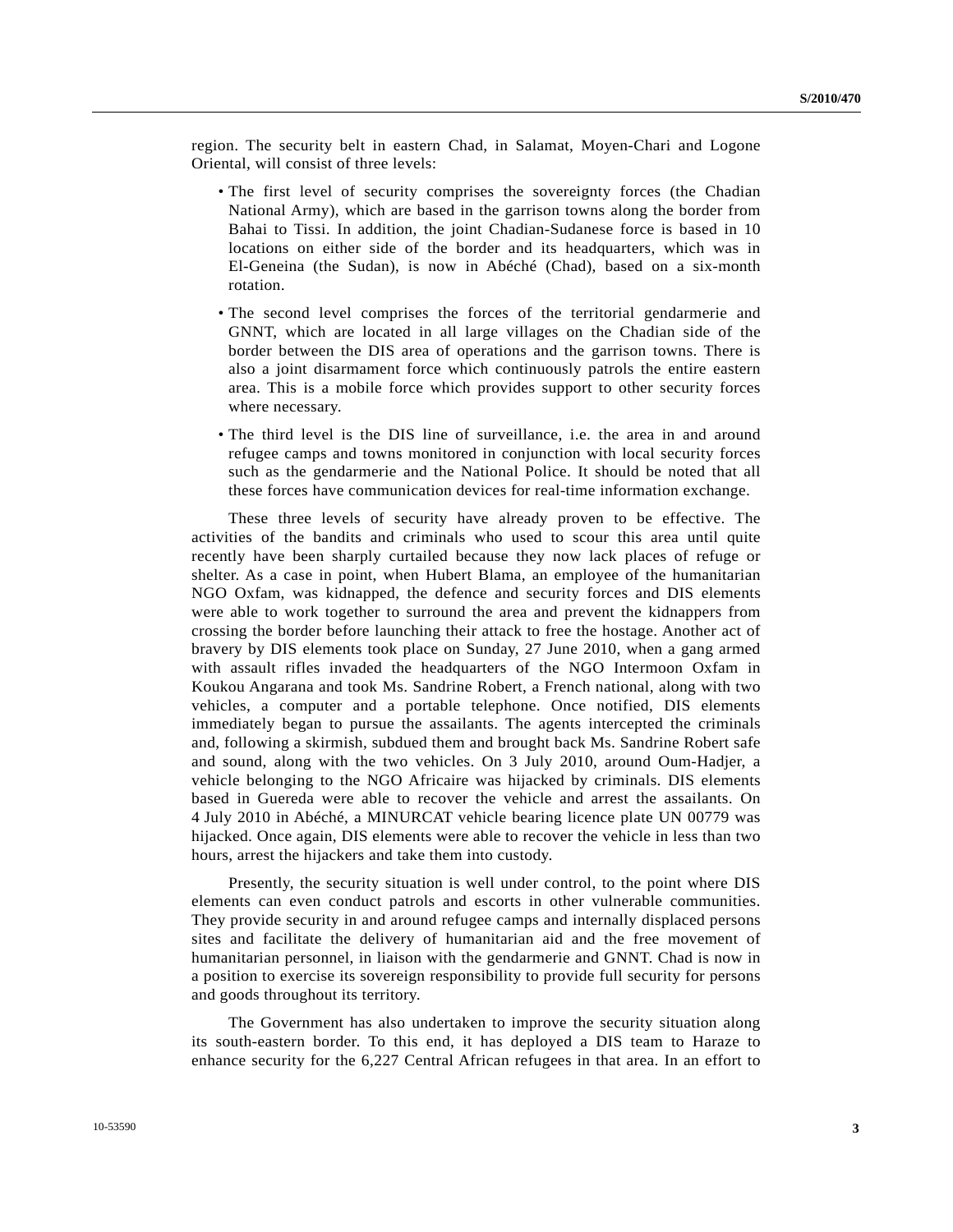provide security in and around refugee camps and internally displaced persons sites, it has taken measures to organize escorts and secure the areas. It has assigned a vehicle to Goré and another to Maro for the escort of humanitarian workers, so that such workers do not have to "pay for escorts", as they put it, while awaiting the deployment of DIS elements to Daha in Salamat, Goré in Logone Oriental and Maro in Moyen-Chari.

 Pursuant to the aide-memoire of 15 May 2010 between the Government of Chad and the United Nations, 150 gendarmes and police officers have been placed at the disposal of MINURCAT for pre-selection and training as part of the last group of DIS elements required to reach the target of 1,000 elements. The Government also proposes to recruit and train 400 secondary school graduates in order to strengthen the DIS force and facilitate the delivery of humanitarian aid and the free movement of humanitarian personnel by helping to improve security in the areas of operation.

 Coordination of security activities is monitored by an entity called the Office of Security and Movements, whose mission is to assess the security of humanitarian workers and goods within the security zone and to decide on modalities for the movement and security of personnel and installations as dictated by the security situation. The Office is operational and is established in all refugee and displaced persons areas.

#### **Finance and logistics sustainment plan**

 DIS is made up of Chadian gendarmes and police officers. It is a corps that was specifically established for the maintenance of law and order in refugee camps, internally displaced persons sites and key towns in eastern Chad, and to help to provide security for humanitarian operations in that part of the country.

 Accordingly, Chad intends to maintain the structure of this efficient force, which has been well trained in accordance with international human rights standards, while expanding its size and providing it with more human and material resources, from the withdrawal of MINURCAT until such time as the Darfur and Central African Republic crisis is over and the refugees have returned to their homeland. Members of DIS remain Chadian gendarmes and police officers working in their own country and retain their national entitlements. They will be entitled to hazard pay which will replace the stipends paid by MINURCAT. The Government will assume full responsibility for DIS in terms of logistics, equipment and funding.

### **Finances**

 The 2011 draft budget prepared by the budget and finance unit of DIS is based on article 16 of Decree No. 1131/PR/08 of 27 September 2008 on the creation and organization of DIS, which grants national and other entitlements to DIS members. Accordingly, budgetary and financial allocations are estimated at 3,200,652,000 CFA francs, broken down as follows:

 • Food and general subsistence allowances for a force of 1,000, calculated on the basis of operating rates, amount to CFAF 61,200,000. Administrative expenses, calculated on the basis of the operating rate, are estimated at CFAF 162,432,000.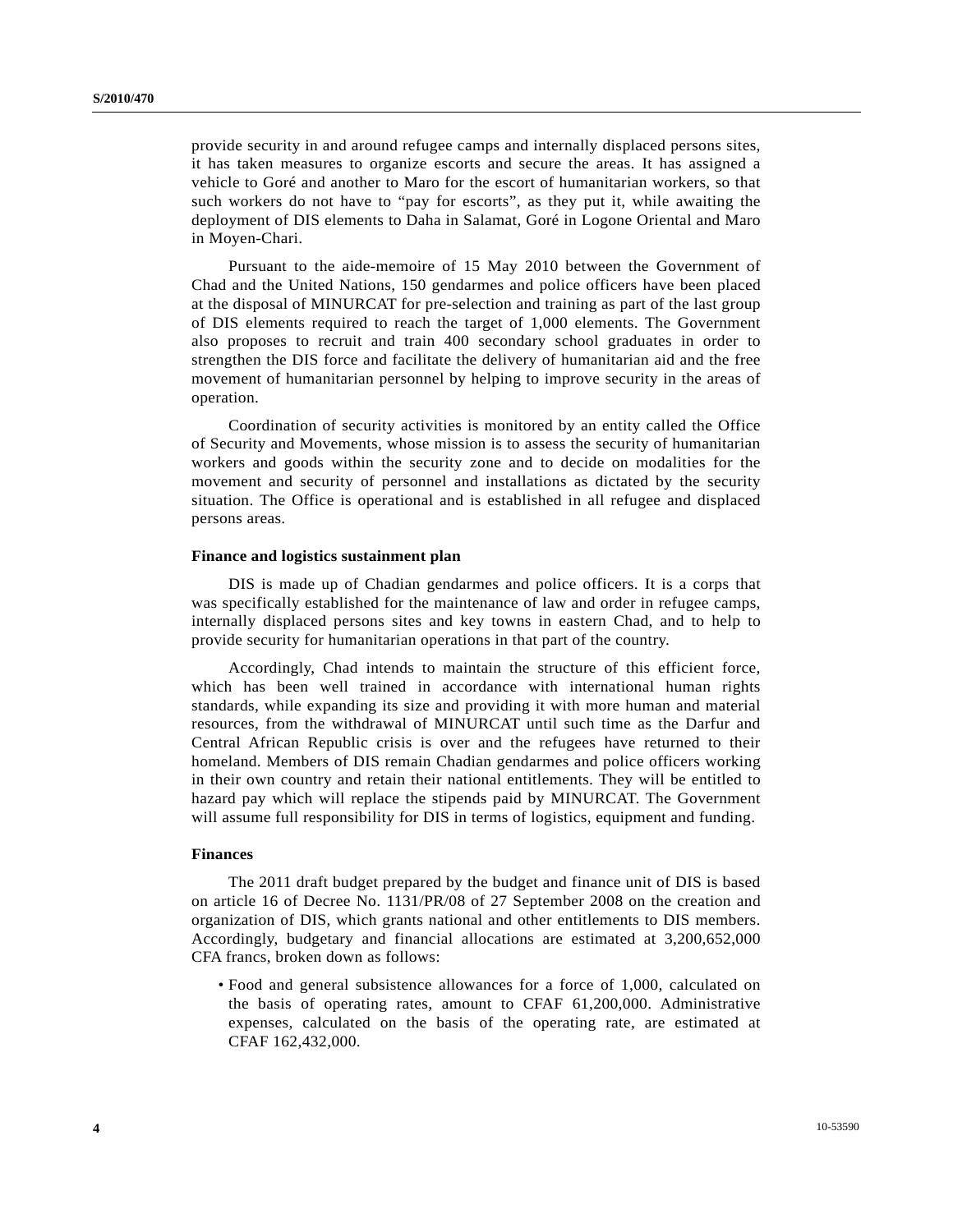- For 2011, the budget and finance unit carried over the annual allowances paid to DIS personnel by MINURCAT. For a force of 1,000, the budget is CFAF 2,677,020,000, in addition to the base salaries paid by the originating institutions of DIS personnel.
- Internal and external continuous education in humanitarian law is estimated at CFAF 100,000,000.
- Mission expenses for field visits and security assessments are estimated at CFAF 100,000,000.
- An intelligence fund of CFAF 100,000,000 is also included in the budget, as it is considered indispensable for the effective implementation of actions to prevent and suppress acts of banditry in eastern Chad; as is well known, intelligence comes at a price.

 Added to this are the base salaries paid by the corresponding departments of the Ministry of Defence and the Ministry of the Interior and Public Security.

#### **Logistics and equipment**

 The 2011 draft budget of the DIS logistics unit was prepared on the basis of MINURCAT data from previous years, but also takes into account the new environment in eastern Chad, in Salamat, Moyen-Chari and Logone Oriental. The logistics budget amounts to CFAF 3,952,421,000, broken down as follows:

|    | 1. Purchase of office equipment and supplies   | CFAF 184,625,000 |
|----|------------------------------------------------|------------------|
| 2. | Purchase and maintenance of generators         | CFAF 70,000,000  |
| 3. | Purchase of housing materials                  | CFAF 160,700,000 |
| 4. | Purchase of tanks and water                    | CFAF 45,000,000  |
| 5. | Purchase of computer equipment                 | CFAF 729,300,000 |
| 6. | Purchase of ambulances and vehicle maintenance | CFAF 300,200,000 |
| 7. | Purchase of fuel and lubricants                | CFAF 963,854,000 |
| 8. | Purchase of security equipment                 | CFAF 250,312,000 |
|    | 9. Purchase of uniforms and flags              | CFAF 331,000,000 |
|    | 10. Vehicle workshop (spare parts)             | CFAF 324,000,000 |
|    | 11. Transmissions and communications           | CFAF 492,430,000 |
|    | 12. Health                                     | CFAF 101,000,000 |

 This 2011 budget was drawn up taking into account expenses incurred by partners to support DIS elements. This is a fairly reasonable budget. For the time being it stands at CFAF 7,153,073,000. At the end of the 2011 budget cycle the amount will be either increased or decreased, depending on the situation on the ground.

 Overall, the Government has been spending \$12 million per month to meet security and humanitarian obligations in eastern and south-eastern Chad, excluding the cost of border security operations conducted by joint Chadian-Sudanese forces. It should be recalled that logistical support for providing security in refugee camps,